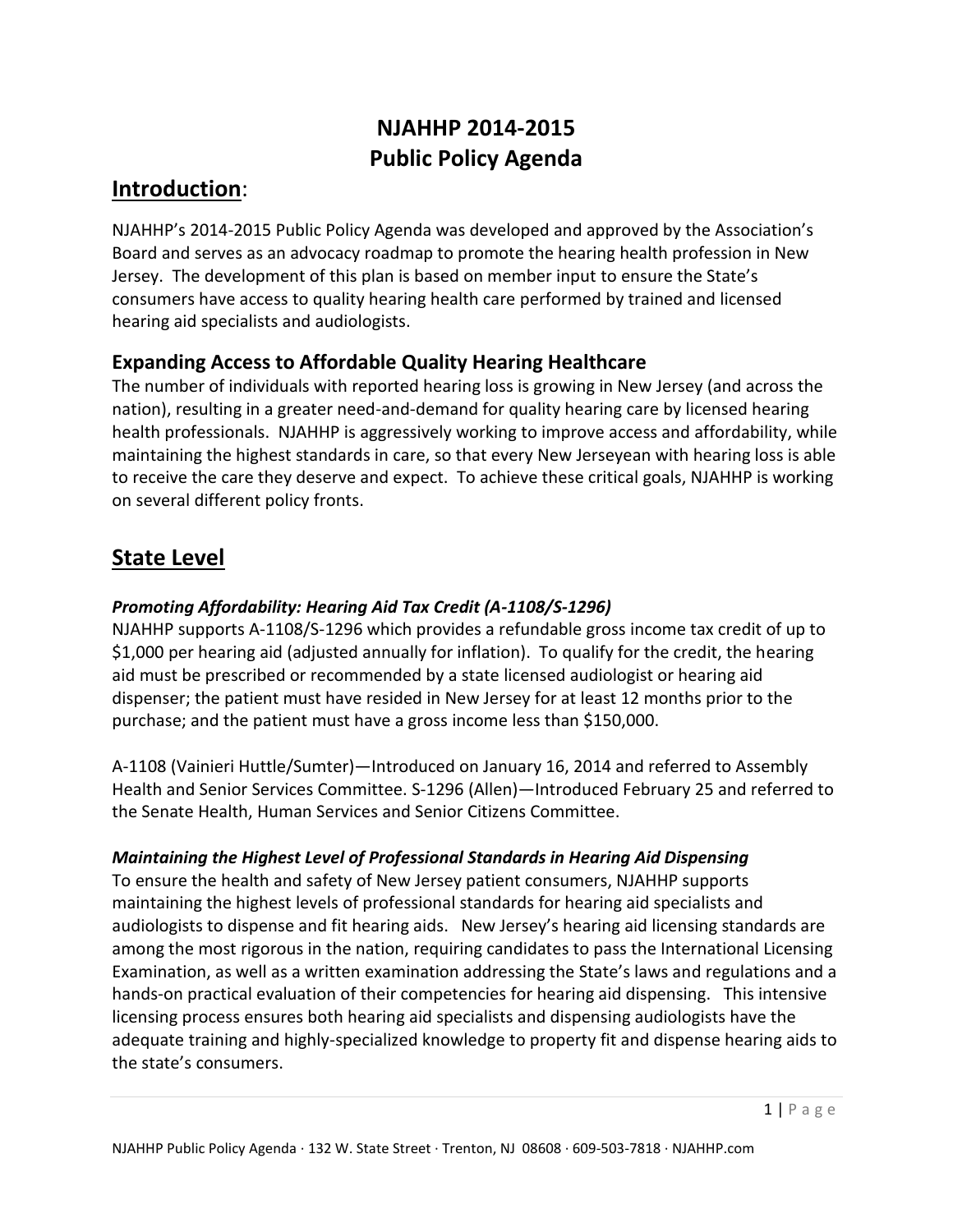#### *Educating Consumers about Dangers of Internet and Direct Sale of Hearing Aids*

NJAHHP strongly opposes the direct sale of hearing aids over the Internet to New Jersey consumers, which threatens the quality, safety and satisfaction in hearing healthcare that the state's patient consumers deserve and expect. Countless studies show that patient satisfaction with hearing aid devices is directly related to comprehensive care from hearing specialists.

NJAHHP is educating consumers about the dangers and limitations of purchasing hearing aids over the Internet, while at the same time, encouraging the state to enact more stringent consumer protection regulations that would quell this hazardous practice in New Jersey. NJAHHP believes the state should be more proactive in warning patients about the pitfalls of purchasing hearing instruments via the Internet without prior fitting and testing by a hearing instrument specialist or dispensing audiologist.

#### *Advocating for Fairer Insurance Reimbursement and Greater Patient Coverage*

NJAHHP members know that hearing health professionals constantly face challenges working within the Medicare, Medicaid and private health care insurance systems. Health plans vary significantly in their coverage policies and reimbursement rates, resulting in fewer patients with hearing loss getting the care they need. NJAHHP is advocating for greater transparency in insurance coverage for hearing aids and supporting direct access so that patients can obtain these critical treatments service.

### **Federal Level:**

#### *Fit to Serve: Promoting Veterans' Access to Hearing Aid Specialists (H.R. 3508)*

NJAHHP supports the International Hearing Society's 'Fit to Serve' campaign, which is advocating for the inclusion of hearing aid specialists in the US Veterans Administration health system. On November 15, 2013, Congressman Sean Duffy (R-WI) and Congressman Tim Walz (D-MN) introduced H.R. 3508, a bill that would grant the VA authority to lift restrictions on its fee-for-service policy and employ hearing instrument specialists to provide hearing health-care services to veterans at local facilities.

NJAHHP, in conjunction with IHS, encourages swift passage of H.R. 3508. Incorporating hearing aid specialists into the VA health system is long overdue and will create efficiencies, improve outcomes, and increase access to care for our Veterans.

#### *Reducing the Cost of Care: Hearing Aid Assistance Tax Credit Act (H.R. 1317/S. 1694)*

NJAHHP supports making hearing health care more affordable by providing a tax credit towards the purchase of hearing aids.

H.R. 1317 (Latham, McCarthy, Payne, Carter, Capuano, Schwartz and McKinley)— Introduced March 21, 2013 and referred to House Committee on Ways and Means.